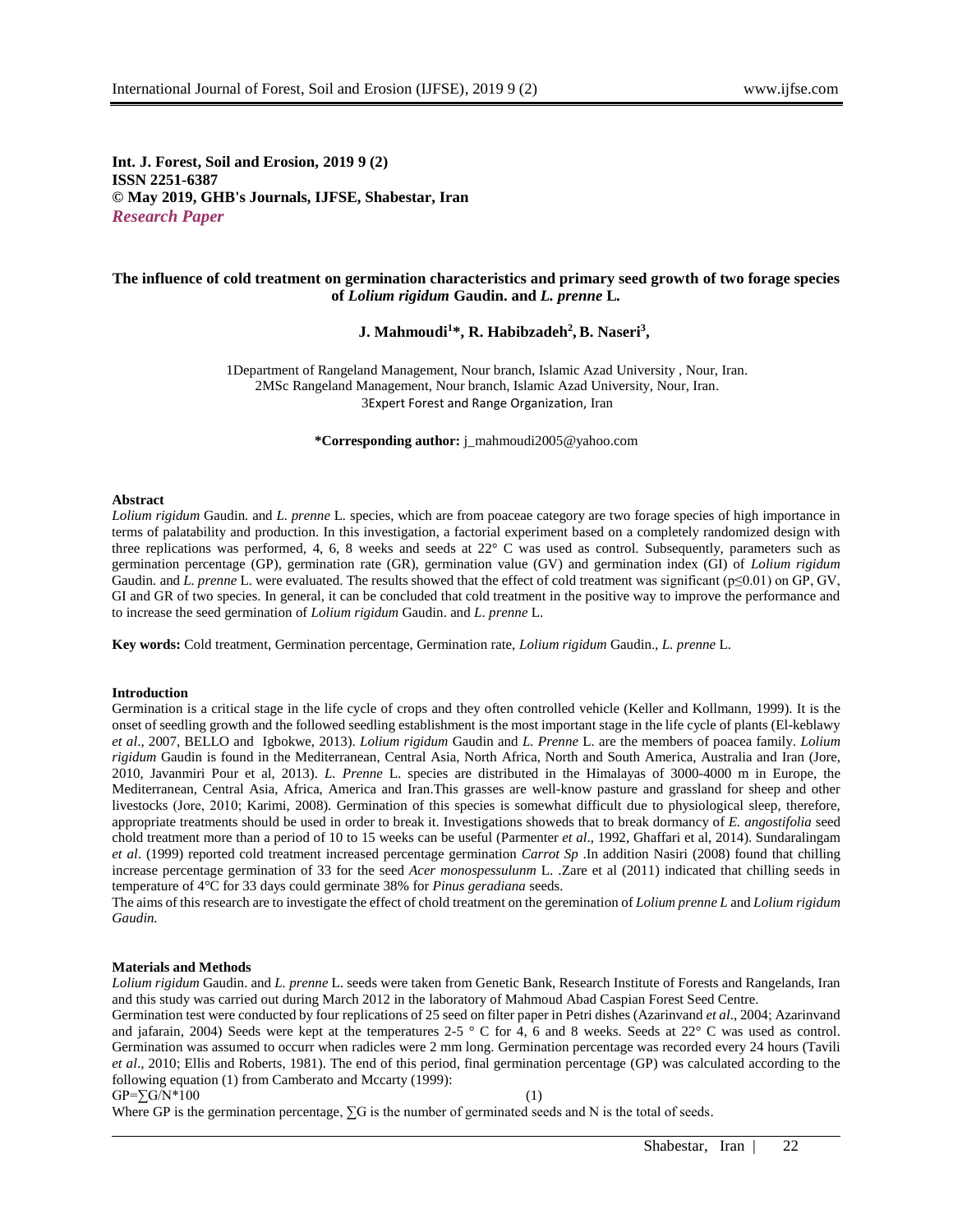Germination rate (GR) was calculated according to the equation (2) of Khan and Gulzar (2003):  $GR = \sum_{l} (G/t)$  (2) Where GR is the germination rate, G is the germination seeds in every day and t is the day.

Germination value (GV) was calculated according to the following formulae (3) of Czabator (1962):  $GV = MDG * PV$  (3)

Where GV is the germination value, MDG is the mean daily germination and PV is the maximum of mean daily germination. Germination index (GI) was calculated according to the following formulae (4) of Abdulbaki and Anderson (1975):  $VI = GR\%$  \*MSH/100 (4)

Where VI is the germination value, GR% is the germination percentage and MSH is the mean seeds length.

Experimental data was analyzed by SPSS Ver.17 programes. The differences between the means values were compared using Duncan's multiple range tests at 5% level of probability.

## **Results**

Analysis of variance presented in Table 1,shows that all of the under studied traits including germination percentage (GP), germination rate (GR), germination value (GV) and germination index (GI) are statistically significant indicating that cold treatment can be used to efficiently enhance the values of abovementioned parameters ( at all 0.01 level of probability).

| Treatment      | df | GP         | <b>GR</b>   | GI          | GV         |
|----------------|----|------------|-------------|-------------|------------|
| Cold           | 3  | $15.158**$ | $118.97**$  | 152.219**   | $27.627**$ |
| <b>Species</b> |    | $9.272**$  | $306.670**$ | $201.565**$ | 191.226**  |
| Cold* Species  | 3  | $18.654**$ | $264.06**$  | 390.149**   | 78.600**   |
| Sig            |    | 0.000      | 0.000       | 0.000       | 0.000      |
| CV             |    | 0.78       | 0.98        | 0.98        | 0.93       |

**Table 1***.* Analysis of variance on the studied traits

٭٭ significant at 0.05 probability level.

## *Physiological Characteristics Lolium rigidum* Gaudin*. and L. prenne* L*. species*

chold treatment increases geremination of *Lolium rigidum* Gaudin*.* and *L. prenne* L. seeds at 8 weeks ( see Table 2). It can be seen in Figure 1 and Figure 2 germination percentage (GP) of *Lolium rigidum* Gaudin*.* and *L. prenne* L. seeds increase by 80.66% and 88%, respectively with regard to to the control.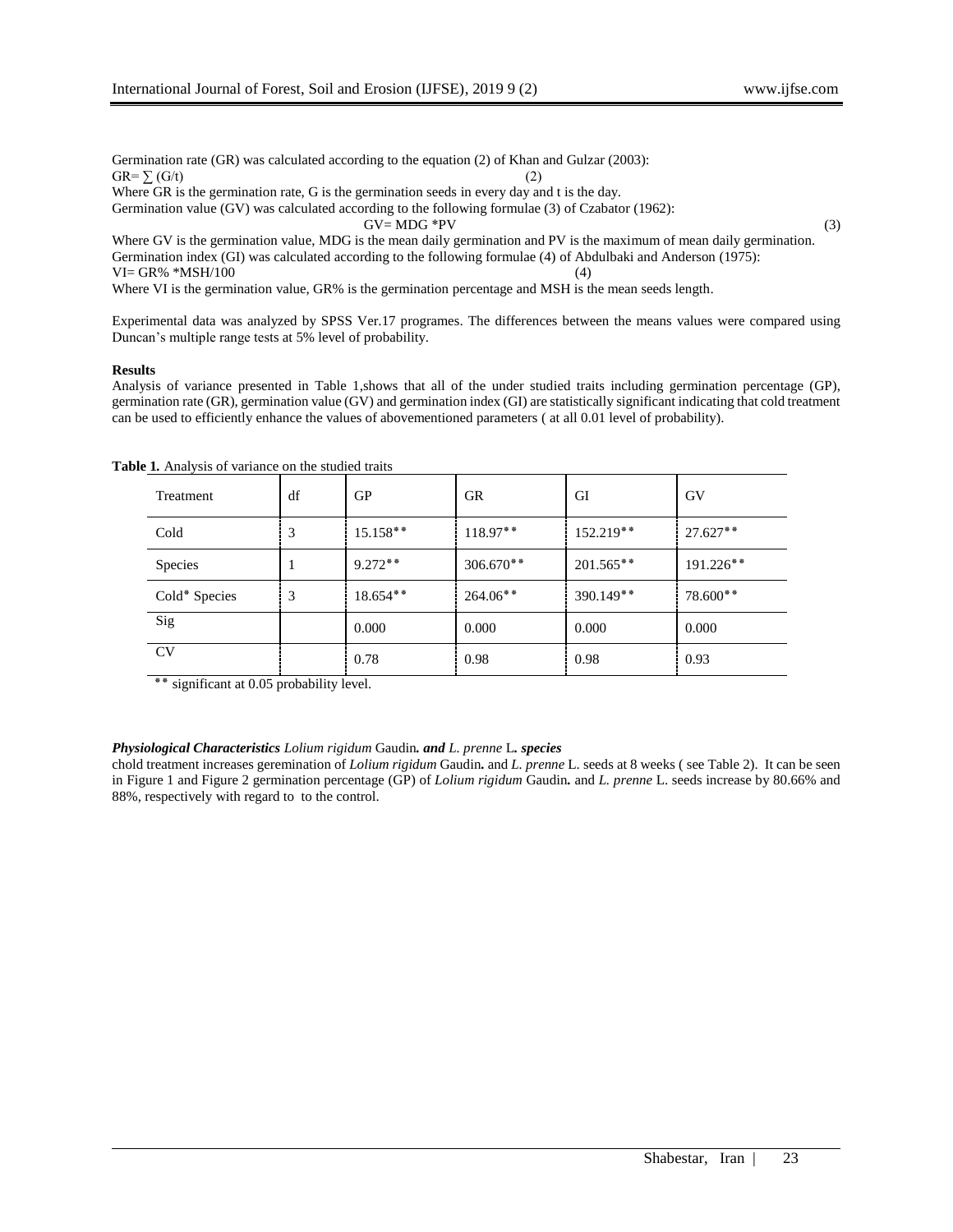

**Figure 1***.* The effect of chilling treatment on germination percentage of *Lolium rigidum* Gaudin*. and L. prenne* L*. species*



**Figure 2.** The effect of chilling treatment on germination rate of *Lolium rigidum* Gaudin*. and L. prenne* L*. species.* Figure 3 and Figure 4 show the enhancement of GV and GI values of species by chiling treatment rather than of controls.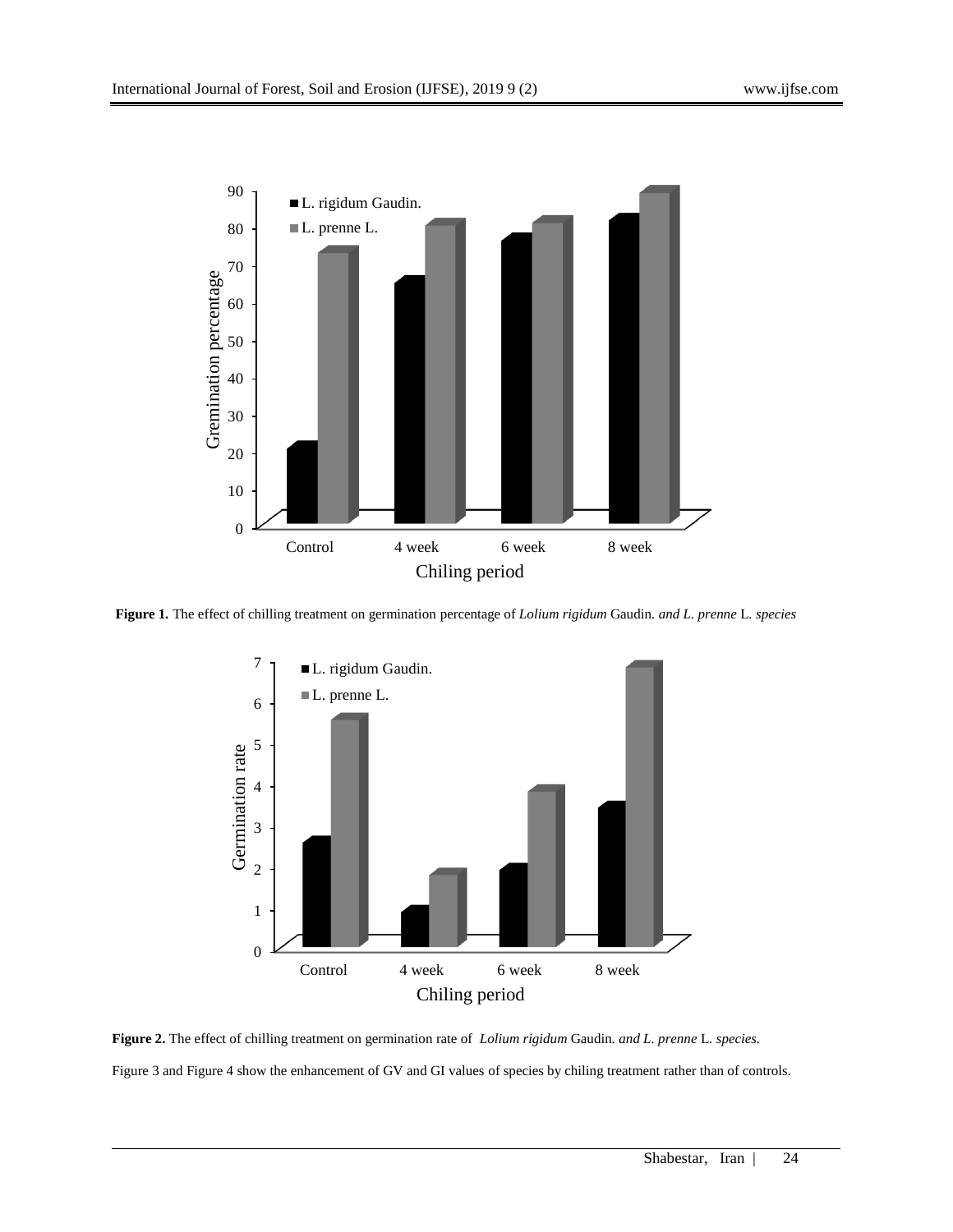

**Figure 3.** The effect of chilling treatment on germination values of *Lolium rigidum* Gaudin*. and L. prenne* L*. species.*



**Figure 4.** The effect of chilling treatmnet on germination index of *Lolium rigidum* Gaudin*. and L. prenne* L*. species.* Table 2 summerizes the mean values of the traits under chilling treatment of *Lolium rigidum* Gaudin**.** and *L. prenne* L**.** species. One can find that the rate of germination increases due to chiling treatment of *Lolium rigidum* Gaudin. and *L. prenne* L. Seeds by about 3.37 and 6.67, respectively, comparing to the control.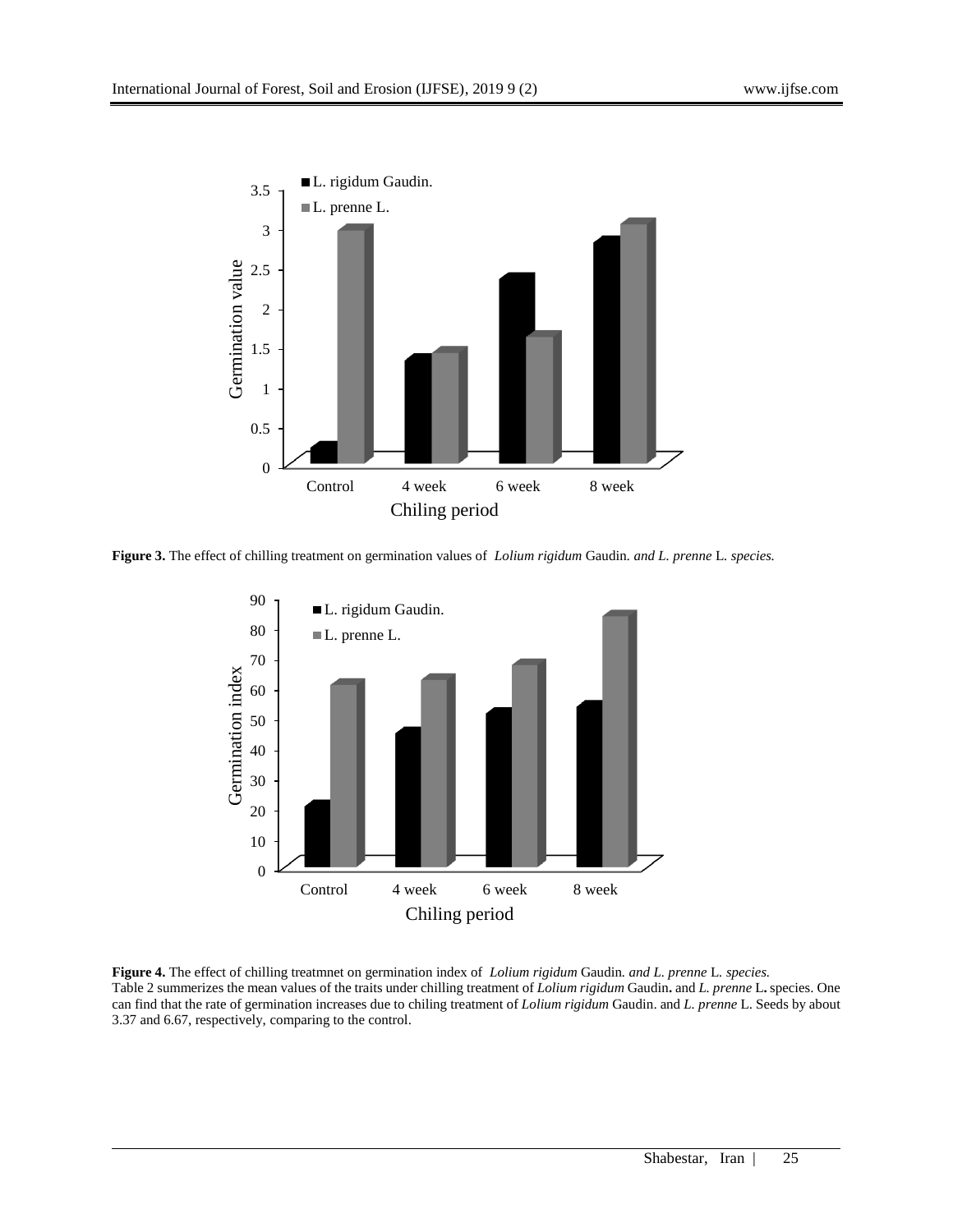| GP<br><b>Chilling</b>  | <b>GR</b>          | G <sub>I</sub><br>$\mathbf{G}\mathbf{V}$ |                    |                   |  |  |  |  |
|------------------------|--------------------|------------------------------------------|--------------------|-------------------|--|--|--|--|
| Lolium rigidum Gaudin. |                    |                                          |                    |                   |  |  |  |  |
| Control                | 20.00 <sub>b</sub> | 2.53a                                    | 20.08 <sub>b</sub> | 0.20a             |  |  |  |  |
| 4 weeks                | 64.00 b            | 0.85a                                    | 44.27 <sub>b</sub> | 1.30a             |  |  |  |  |
| 6 weeks                | 75.33 c            | $1.87$ ab                                | 50.82c             | $2.32$ ab         |  |  |  |  |
| 8 weeks                | 80.66c             | 3.37 <sub>b</sub>                        | 53.11c             | 2.78a             |  |  |  |  |
| L. prenne L.           |                    |                                          |                    |                   |  |  |  |  |
| Control                | 72.00c             | 5.21 <sub>b</sub>                        | 60.33c             | 2.93 <sub>b</sub> |  |  |  |  |
| 4 weeks                | 79.33 b            | 1.75a                                    | 62.00 <sub>b</sub> | 1.39a             |  |  |  |  |
| 6 weeks                | 80.00c             | 3.76 <sub>b</sub>                        | 66.87 c            | 1.59a             |  |  |  |  |
| 8 weeks                | 88.00 c            | 6.76 <sub>b</sub>                        | 83.07 c            | 3.01 <sub>b</sub> |  |  |  |  |

**Table 2***.* Means comparis of the traits under chiling treatment *Lolium rigidum* Gaudin*. and L. prenne* L*. species*

Mean values with the different letters are significantly different in each column ( the level of probability of 0.05).

### **Discussion**

According to the results, chold treatment the can improved *Lolium rigidum* Gaudin*. and L. prenne* L*. species* performance. For all of studied traits the best results due to the chilling treatments were obtanined. The Results showed that the germination characteristics were significantly enhanced, so that the higest germination was 8 weeks. The obtained results are in agreements with (keshtkar *et al.*, 2010) work in which it was reported that the chilling treatment increased the germination characteristics of *Ferula gummosa* and *Ferula assa-foetida* L. seeds. In addition (Hojate *et al*., 2008) also reported that the chilling treatment increased the germination rate and the germination time. Chilling active factore that increased rate of germination. cold is usually reduced deterrents levels Abscisic acid in seeds and plant growth regulator is increased levels (Tipirdamaz and Gomurgen, 2000). The rate of germination was stressed as one of the important aspects of vigor seed (Pederson *et al*., 1993) and (Perry, 1978). The outcomes of this study are in line with the results of ( zare *et al*., 2011) work where the chilling treatment increased the germination index and germination seeds. Because of the positive effect of chilling treatment on germination characteristics, it is recommend toreproduce this processby applying the method of chilling step is taken to provide forage for livestock.

## **Conclusion**

Overally, the present study revealed the effect of chilling treatment on *Lolium rigidum* Gaudin and *L. prenne* L. performance under. Further, the Lolium showed good responses to trestment. Chilling treat ment improved Lolium seeds performance , Therefore, Chilling treatment can be used as one of the efficient methods to improv the performance of *Lolium rigidum* Gaudin and *L. prenne* L. seeds.

## **References**

Abdulbaki, A.A and Anderson, J.D. (1975). Vigor determination in soybean seed by multiplication,crop sci 3 , 630-633.

- Azarnivand, H., Ghorbani, M., Jafari, H. (2004). The effect on germination of grassland species Artemisia vulgaris and Artemisia scoparia., Journal Range and Desert Research, 14 (3), 358-352.
- Azarnivand, H. and Z., Jafarian jolodar. (2004). The Effect of Salinity Stress on Germination of two Species of Agropyron, Journal Desert, 8(1), 52-62.
- BELLO, A., & Igbokwe, G. (2013). Germination and seedling growth of Acacia Senegal (l.) Willd and Parkia Biglobosa (jacq.) as influenced by salinity in Sokoto State Nigeria.International Journal Of Forest, Soil And Erosion (IJFSE), 3(1), 32-34.
- Camberato, J. and Mccarty, B. (1999). Irrigation Water quality, part I. Salinity, South Carolina Turfgrass Foundation New, 6(2), 6-8.

Czabator, F.G. (1962). Germination valu, An index combing speed and completeness of pine speed germination, forest science,8, 386-396.

Chiu, K.Y., Chuang, S.J., Sung, J.M. (2006). Both anti-oxidation and lipid-carbohydrate conversion enhancements are involved in primingimproved emergence of Echinaceapurpurea seeds that differ in size, Scientia Horticulturae, 108, 220–226.

- El-Keblawy, A., F. Al-Ansari, N. Hassan and N. Al-Shamsi. (2007). Salinity, temperature and light affect germination of Salsola imbricate, Seed Science and Technology,35, 272 -281.
- Ellis, R.A. and E.H. Roberts. ( 1981). The quantification af age ing and surviral in orthodox seeds, Seed Science and Technology, 9, 373-409
- Farooq , M., Basra, S.M.A., Afzal, I., khaliq, A. (2006). optimization of hydropriming teachniques for rice seed invigoration, Seed Science and Technology, 34, 507-512.
- Ghaffari, G., Tahmasebpour, B., Baghbani, F., & Babazade, A. (2014). The study of important agronomic traits by multivariate analysis in winter rapeseed cultivars. International Journal Of Scholarly Research Gate, 2(1), 14-18.
- Hojati, E., Naderi, R.H., Faramarzi. E., Gholipor, J. (2008). Effect solphoric acid, gibberellic acid and temperature on seed germination (Cycas revolute L.), Journal of Modern Agriculture, 3(9), 13-15.
- Javanmiri Pour, M., Jahani, A., & Marvi Mohadjer, M. (2013). Effects of livestock grazing on vegetation in relation to distance from corral in Caspian forest north of Iran. Research Journal Of Forest And Environmental Protection, 1(1), 1-11.